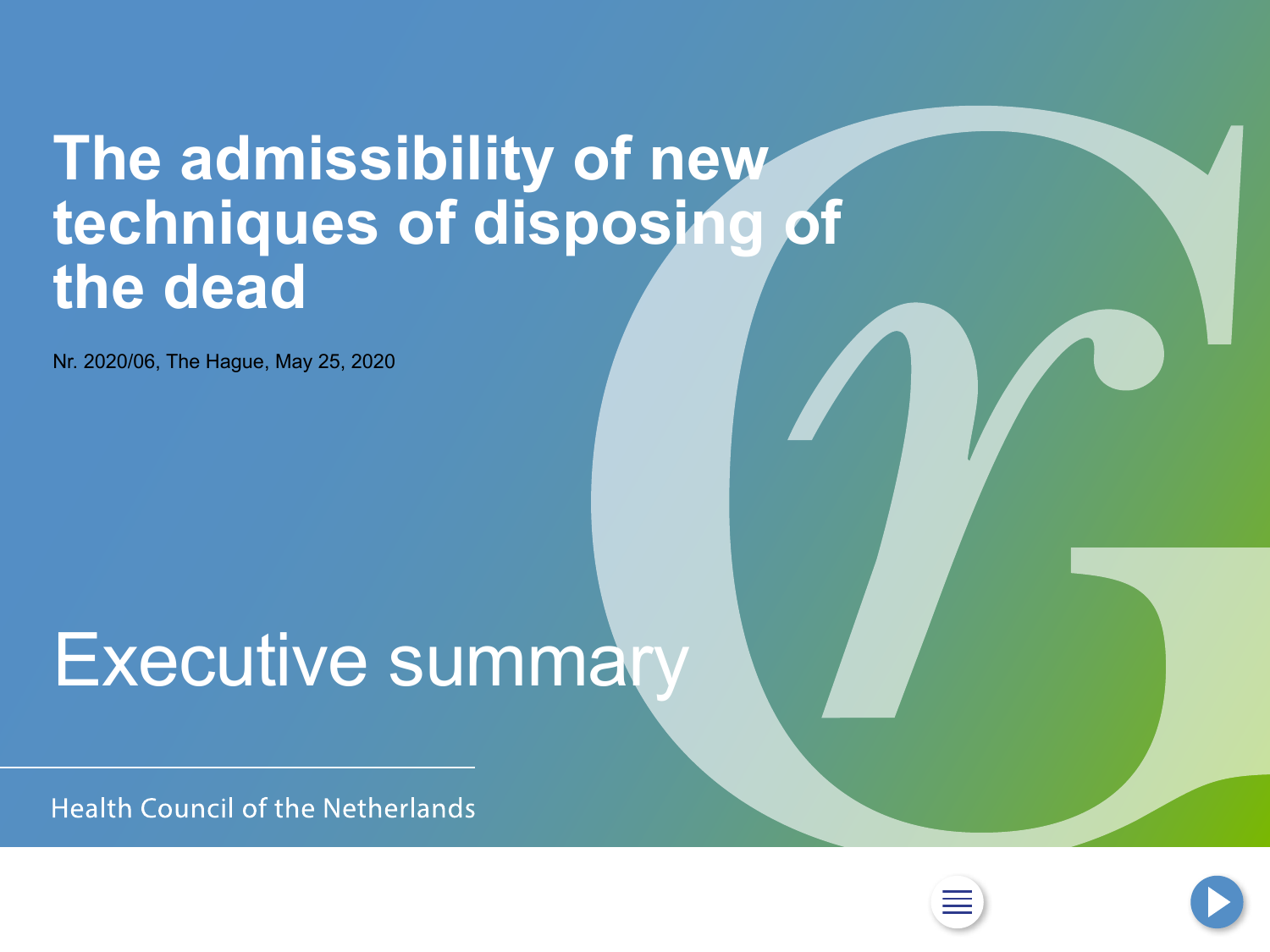<span id="page-1-0"></span>The Corpse Disposal Act states that the bodies of our dead must be disposed of properly. The Act permits burial, cremation, donation to science, and – in exceptional cases – burial at sea. However, new techniques are now becoming available. These include alkaline hydrolysis, in which bodies are dissolved in a heated liquid. In light of these developments, the Minister of the Interior and Kingdom Relations has asked the Health Council to formulate an assessment framework that can be used to assess the admissibility of new ways of disposing of the dead.

#### **The guiding principles underpinning this advisory report**

A Health Council committee, specially created for the purpose, has examined this ethically, religiously, and socially sensitive issue. In accordance with the request for advice, the Committee has confined itself to the narrow

definition of 'disposal of the dead', as just one element of a funeral process that involves numerous ritual practices. Information from various sources leads the Committee to conclude that it is important to society that the bodies of our dead are disposed of respectfully. Existing legislative and regulatory frameworks and accepted practices provide a useful starting point. These encapsulate widely shared principles. Ongoing debates in politics and society, both at national and international level, also provide guiding principles for formulating an assessment framework. After examining all of these aspects in context, the Committee has identified three values – safety, dignity, and sustainability – and has formulated a set of conditions that must be met before a new technique for the disposal of the dead can be considered admissible. These values and conditions are summarised in Table 1 on page 4.

#### **The assessment of new techniques**

According to the Committee, alkaline hydrolysis meets the proposed conditions. It concludes that sufficient evidence is available to establish that, in principle, this new technique for the disposal of the dead compares favourably to burial and cremation with respect to sustainability. However, the technical specifications would have to be further assessed before this technique could potentially be authorised. Another way of disposing of the dead that is the focus of growing interest is human composting. Here, the body of the deceased individual is placed in a carbon-rich material, where it is decomposed by bacteria and converted into a stable and fertile compost. The process can involve a technical component, to a greater or lesser degree. The Committee concludes that the available information on human composting is, as yet, insufficient to facilitate an assessment based on the conditions specified within the assessment framework.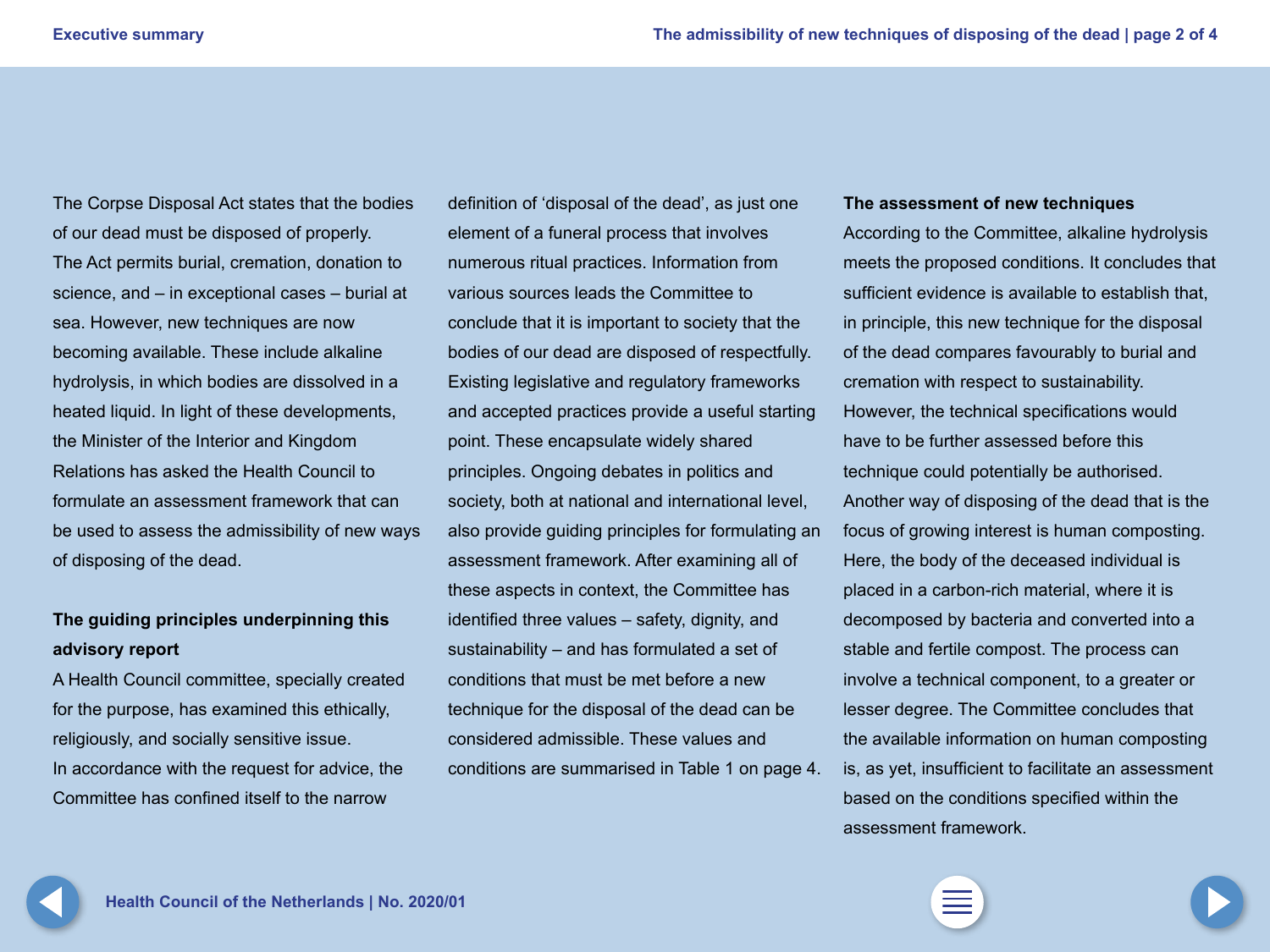<span id="page-2-0"></span>

| Table 1. Framework for assessing new techniques of disposing of the dead |  |
|--------------------------------------------------------------------------|--|
|--------------------------------------------------------------------------|--|

| <b>Value</b>          | <b>Condition</b>                                                     | <b>Description</b>                                                                                                                                          |
|-----------------------|----------------------------------------------------------------------|-------------------------------------------------------------------------------------------------------------------------------------------------------------|
| <b>Safety</b>         | Guaranteed technical safety                                          | The techniques used must be sound and must pose no risk to operators or<br>to others in the immediate vicinity.                                             |
|                       | No emission of high-risk agents                                      | The decomposition process must not involve the release of any agents in concentrations<br>that are harmful to people and the environment.                   |
| <b>Dignity</b>        | Guaranteed decomposition of the body                                 | The decomposition of the body must be effective, leaving no more than<br>the skeleton.                                                                      |
|                       | No unintentional mixing of bodies and their remains                  | When disposing of the dead, it must be possible to link bodies and their<br>remains to a specific individual.                                               |
|                       | The decomposition process must be shielded from public<br>perception | The decomposition of the body must not generate any unpleasant odours,<br>nor should it be visible to anyone in the vicinity.                               |
|                       | Guaranteed integrity of bodies and their remains                     | Steps must be taken to prevent the misappropriation $-$ or other improper use $-$<br>of the deceased individual's body and bodily remains.                  |
| <b>Sustainability</b> | Reduced use of finite resources                                      | The procedure's technical features and implementation must consume smaller amounts of finite<br>resources than would be the case with burial and cremation. |
|                       | Fewer harmful emissions                                              | The technical implementation of this procedure must emit lower levels of harmful substances than burial and cremation.                                      |
|                       | Reduced use of available space                                       | The procedure for disposing of the dead should take up less space than burial.                                                                              |